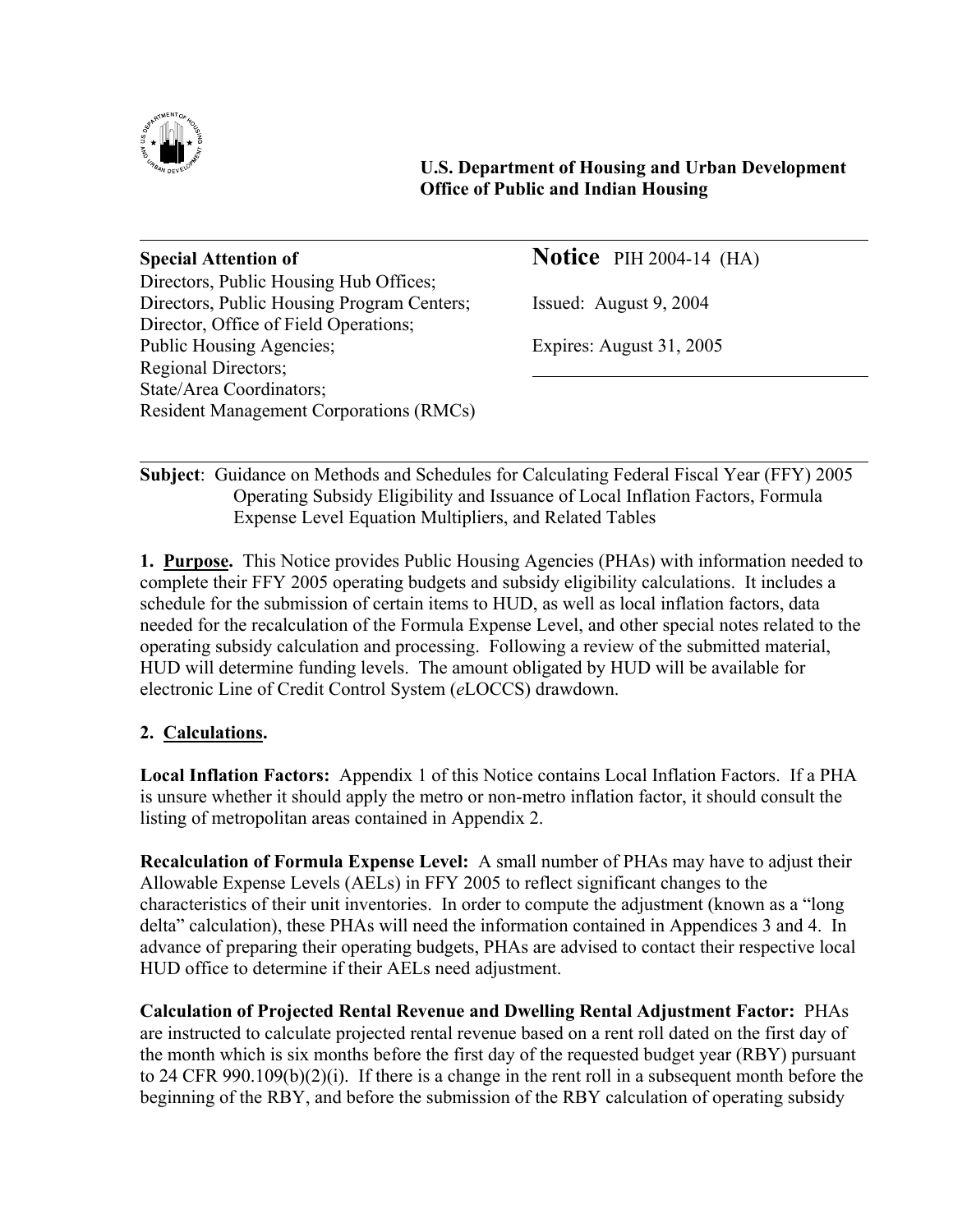eligibility, the PHA may use the latest changed rent roll for the purpose of the computation. [Note that the instructions for Part B, Line 01, "Total Rent Roll (as of / / )," on the current form HUD-52723 are incorrect for determining the date of the rent roll used to calculate projected rental revenue.]

The Dwelling Rental Adjustment Factor is provided pursuant to 24 CFR 990.109(b)(5). PHAs will use 3 percent as the adjustment factor for their FFY 2005 calculation.

**Funding for Elderly/Disabled Service Coordinator Program:** For FY 2005, the public housing share of the reasonable cost of salary, fringe benefits and other administrative costs for the Elderly/Disabled Service Coordinator (EDSC) program will again be funded through operating subsidy. Only PHAs that previously received funding through the Resident Opportunities and Self-Sufficiency (ROSS) grant for the EDSC program will be eligible to receive operating subsidy to fund this activity. PHAs will be funded at the same level as through the ROSS grant program with an annual adjustment for inflation. For FFY 2005, the adjustment for inflation shall be no greater than the Local Inflation Factor provided in Appendix 1. The subsidy amount for the EDSC program will be entered on Part D, Line 03, "Family Self-Sufficiency Program," of form HUD-52723, Calculation of Operating Subsidy.

The Family Self-Sufficiency (FSS) program will again be funded as a competitive grant under the ROSS grant program. PHAs with FSS programs will no longer receive operating subsidy for the coordinator salary and fringe benefits. However, operating subsidy support will continue to be available for FSS program supportive service dwelling unit(s). This amount should be reported on Part D, Line 06, "Non-dwelling Units Approved for Subsidy," of form HUD-52723.

**Moving-to-Work (MTW) Agencies:** PHAs that are participants in the MTW demonstration will compute their operating subsidy eligibility according to their agreements.

**Utility Adjustments:** As stated in Notice PIH 2004-9, *Operating Fund: Final Proration Factor for Federal Fiscal Year (FFY) 2003 and Processing Notes for FFY 2004,* under current appropriation law, HUD is no longer permitted to make utility adjustments or any other type of retroactive payment. Accordingly, PHAs shall not record a receivable or payable on their books of account for the FFY 2003 (PHA fiscal years beginning January 1, April 1, July 1, and October 1, 2003) utility adjustment that would normally flow into the FFY 2005 (PHA fiscal years beginning January 1, April 1, July 1, and October 1, 2005) operating subsidy calculation. PHAs are still required to submit all utility adjustment forms to HUD within the required time frame for informational and review purposes. The amount should be reviewed and reported on Part F, Line 1, "Utility Adjustment for Prior Years," of form HUD-52723.

**New Units and Deprogrammed Units:** Notice PIH 2004-9 also explains that PHAs may no longer estimate new units and deprogrammed units for the purpose of determining operating subsidy and its associated components including units, unit months available, occupancy percentage, etc. PHAs may adjust forms HUD-52723, HUD-52728, HUD-52722-A, and other associated forms for new units and deprogrammed units. PHAs may adjust these forms for their 2005 budget period to incorporate new units that reach the End of Initial Operating Period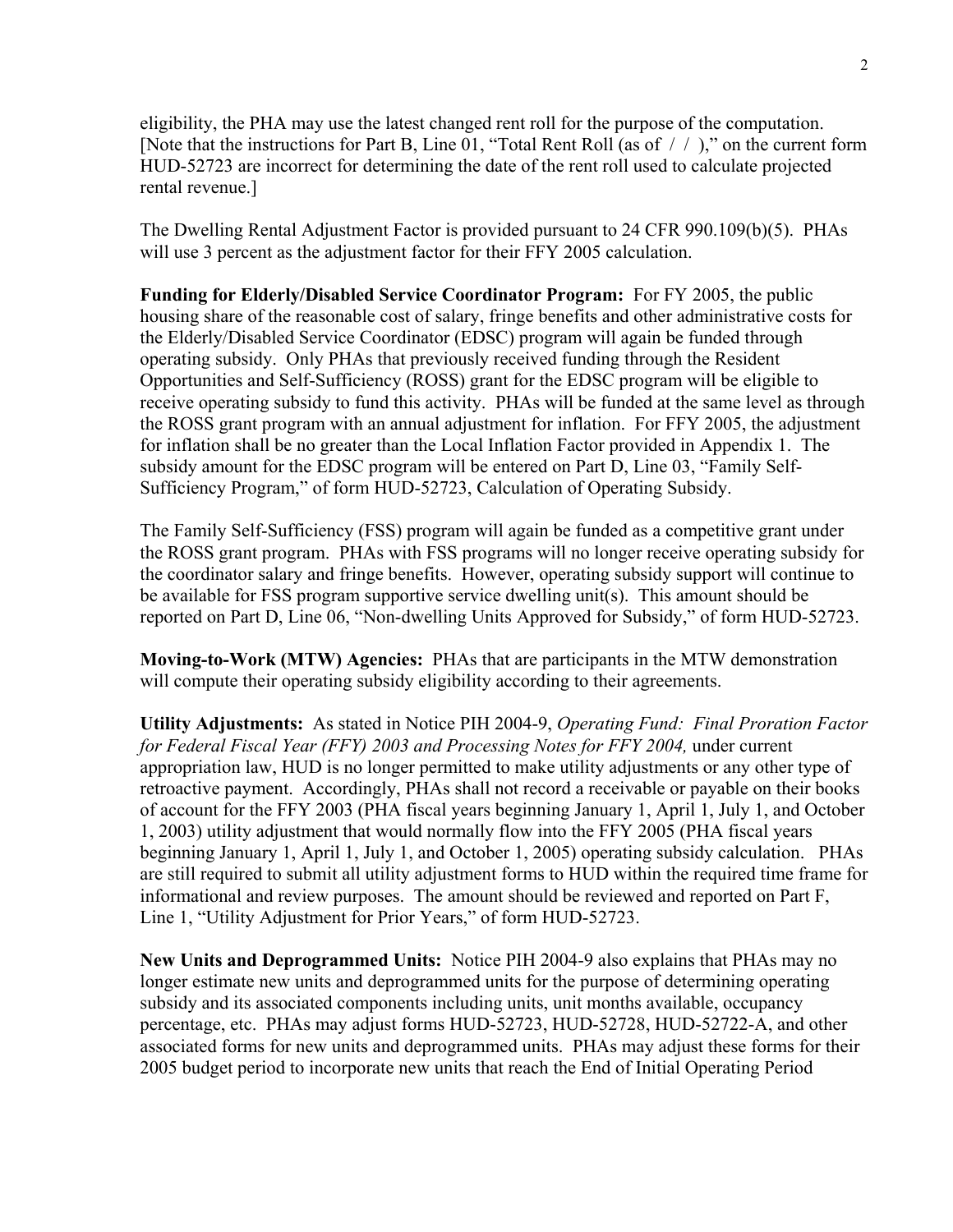(EIOP) on or after September 30, 2004 (i.e., FFY 2005). Similarly, PHAs may adjust these forms to incorporate changes in inventory due to deprogrammed units.

- 1. **New units eligible to receive subsidy or units deprogrammed in FFY 2005 (i.e., reached EIOP on September 30, 2004, and after) but still in the PHA's 2004 budget period (i.e., PHA fiscal years beginning January 1, April 1, July 1, and October 1, 2004).** The amount of operating subsidy for these units should be shown on Part D, Line 14, "Other Approved Funding, Not Listed," of form HUD-52723. The PHA should base the calculation of subsidy amount on the allowable expense level, allowable utility expense level, rent information, etc., of the PHA's 2004 budget period. The amount on Part D, Line 14 should not be prorated because it will ultimately be prorated at the 2005 proration level.
- 2. **New units eligible to receive subsidy or units deprogrammed in FFY 2005 and in the PHA's 2005 budget period (i.e., PHA fiscal years beginning January 1, April 1, July 1, and October 1, 2005).** These new units or changes in deprogrammed units should be reflected in Section 1(d), "No. of HA Units," and (e) "Units Months Available (UMAs)" of form HUD-52723, and therefore, will be included when calculating the amount of operating subsidy for the PHA's 2005 budget period. In the case of deprogrammed units, these changes may also be reflected in Part A, Line 13, "Costs Attributable to Deprogrammed Units," and Part D, Line 8, "Phase Down for Demolitions."

## **3. Submissions.**

**Preparation of Subsidy Calculation Forms:** With the release of the above factors and information, PHAs are now equipped to determine their FFY 2005 operating subsidy eligibility. PHAs may download the forms needed for their subsidy calculation from the following website, www.hud.gov/offices/pih/divisions/ffmd, and prepare them according to the form instructions. Required certifications and PHA Board approval will also be needed. A Dun and Bradstreet Universal Numbering System (DUNS) identification number will be required for all PHAs requesting operating subsidy. All PHAs should have already obtained this number as it was also a requirement for FFY 2004. The SF-424, "Application For Federal Assistance," is again a required submission as part of a government-wide grants management initiative.

Generally, a PHA will be submitting the following completed forms:

- **Form SF-424**, Application For Federal Assistance
- **Form HUD-52723**, Calculation of Operating Subsidy
- **Form HUD-52728, Calculation of Occupancy Percentage For a Requested Budget Year** (RBY)
- **Form HUD-52722-A**, Calculation of Allowable Utilities Expense Level (for the RBY)
- **Form HUD-52722-B**, Adjustment for Utility Consumption and Rates (for FYEs 12/31/03, 3/31/04, 6/30/04, or 9/30/04, as appropriate)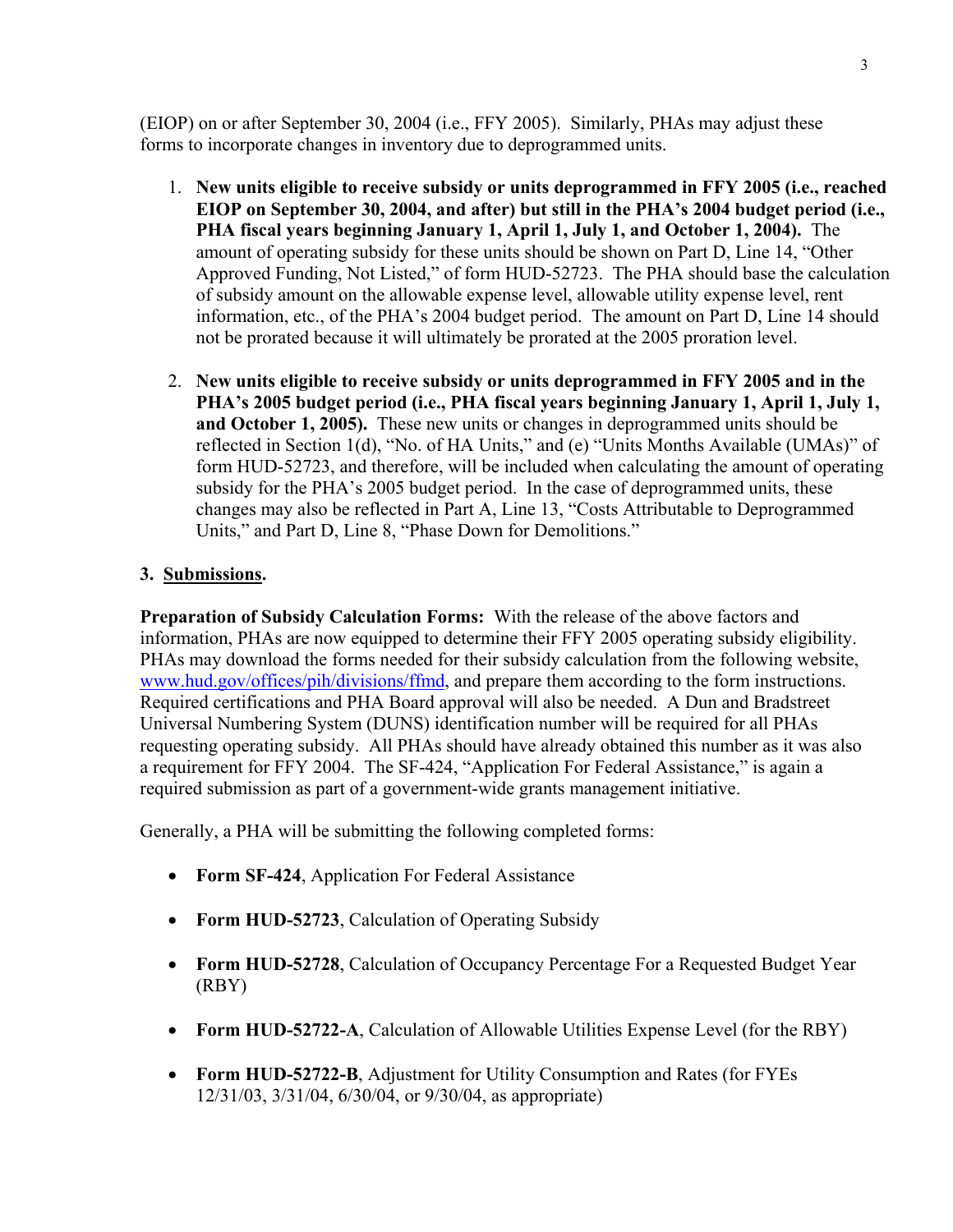- **Form HUD-52574**, PHA Board Resolution
- **Form HUD-50071**, Certification of Payments to Influence Federal Transactions

Please note the following:

- A PHA that is designated a Troubled PHA will also be submitting its Operating Budget, **form HUD-52564**. However, as stated in Notice PIH 2004-9, the Operating Budget is no longer an obligating document and should be completed using a budget estimate for operating subsidy.
- PHAs should use only current forms provided by HUD when submitting their budget information. The submission of older or alternate forms may result in a delay in processing and obligating funds.

**Schedule for Submission of Operating Subsidy Calculation:** For operating subsidy funded in FFY 2005, PHAs will use the following schedule in submitting to the appropriate Field Office:

- PHAs with fiscal years beginning January 1, 2005, **must submit their required documentation by October 22, 2004**.
- PHAs with fiscal years beginning April 1, 2005, **must submit their required documentation by November 12, 2004**.
- PHAs with fiscal years beginning July 1, 2005, **must submit their required documentation by April 1, 2005**.
- PHAs with fiscal years beginning October 1, 2005, **must submit their required documentation by May 13, 2005**.

PHAs' adherence to this schedule is necessary for HUD to determine an accurate initial operating subsidy funding level prior to January 1, 2005. Initial funding levels may be adjusted throughout the year.

A PHA that fails to submit its required documentation according to the above schedule will be subject to a suspension and/or loss of operating subsidy payments.

**Revisions to Operating Subsidy Calculations:** For FFY 2005, revisions to a PHA's operating subsidy eligibility will to be limited to revisions due to new units and deprogrammed units, and mathematical, clerical and informational system errors only. Given this limitation, it is advisable that PHAs with tenant-purchased utilities amend, as appropriate, their utility allowance schedules in advance of the date by which projected rental revenue is calculated. Revisions to operating subsidy calculations must be submitted according to the following schedule: